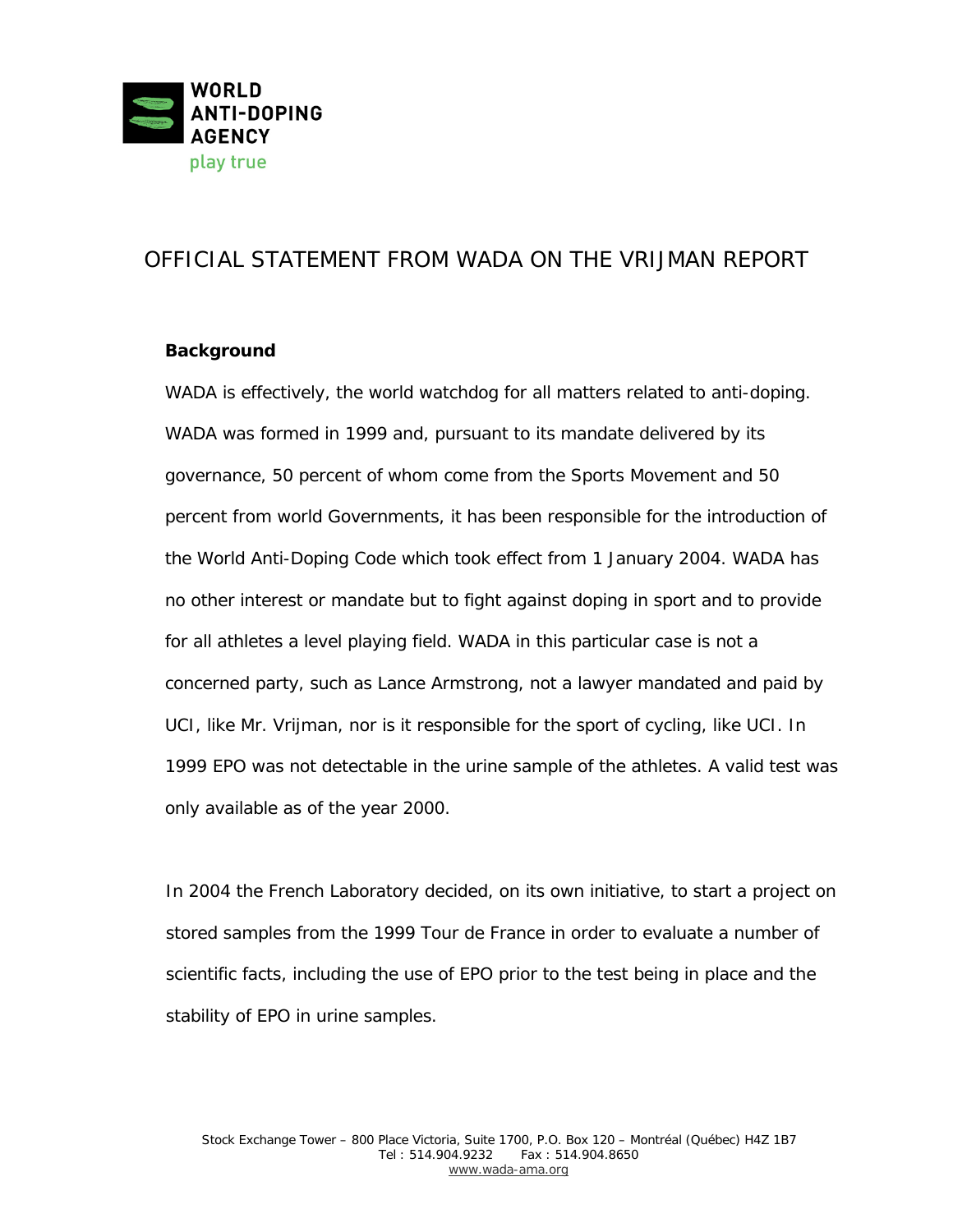

When informed about the project WADA expressed its interest in its outcome.

Neither WADA nor the French Laboratory had any possibility of linking any sample involved in this project with any particular individual and therefore any sanctioning process was out of question. It was very clear for both entities that this was a research project. Linking a sample with a name could only be done by UCI who was in possession of the doping control forms used in the 1999 Tour de France. As far as WADA and the French Laboratory were concerned, confidentiality of the results was fully guaranteed.

The result of the research was sent to WADA headquarters in Montreal by the French Laboratory on 22 August and opened by WADA on 25 August.

*L'Equipe* published an article in its newspaper on 23 August 2005 headlined "*The Armstrong Lie.*" The article published six doping control forms pertaining to Mr. Armstrong and a summary of the finding from the French laboratory in conducting its research from samples collected during the 1999 Tour de France. The article suggested that Mr. Armstrong had not been truthful in his many utterances that he had never taken performance enhancing drugs, as the author was suggesting he could show through the items exposed during his personal research and discovery, that on six occasions, during the 1999 Tour,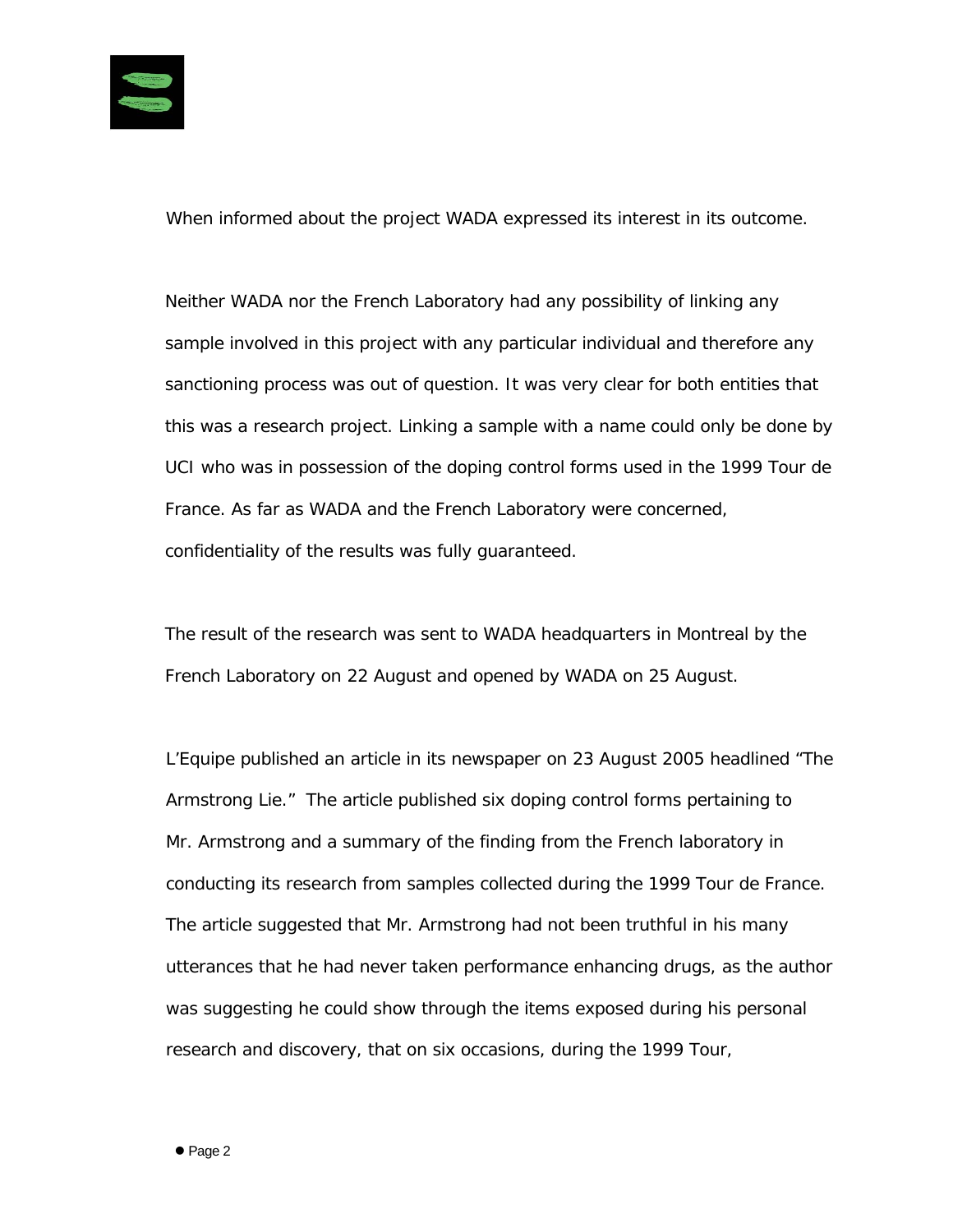

Mr. Armstrong's samples showed EPO. The contents of the article need no clarification here, but suffice to say it led to voices of outrage from various quarters, including Mr. Armstrong and UCI.

WADA had nothing to do with l'*Equipe*'s publication and learned about it by reading the paper.

It appeared later, and this fact is not contested now by UCI, that 15 doping control forms from Mr. Armstrong had been given with his consent and UCI consent to l'*Equipe*.

Following such publication which linked six samples containing EPO with the name of Lance Armstrong WADA did nothing else but ask UCI, as the responsible international sport federation for the sport of cycling, to look carefully into the matter.

## **Process**

a In respect of newspaper articles containing defamation or alleged defamation of individuals, the person so defamed can exercise the process provided by law and sue for damages. This is the right of the individual and the process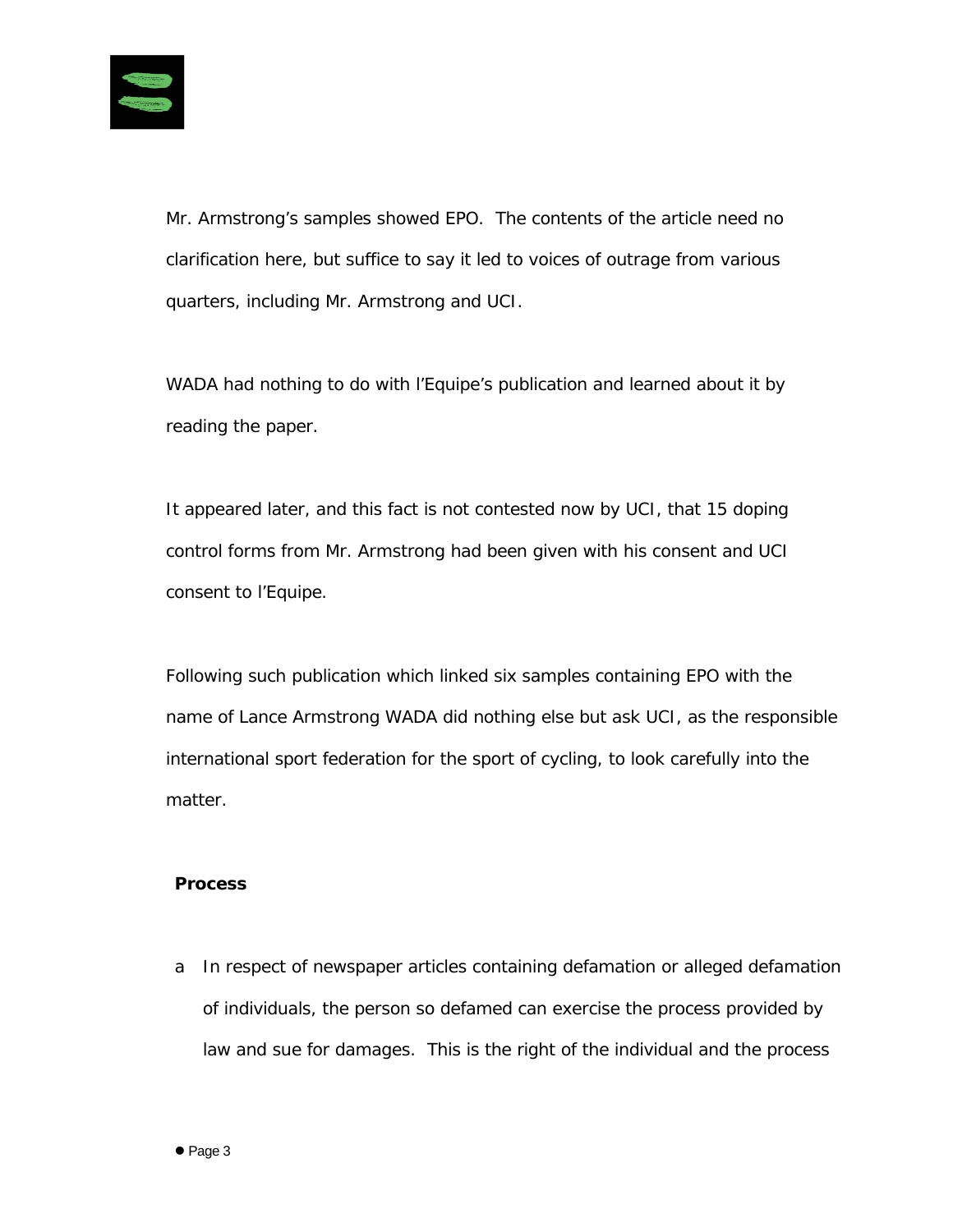

accorded by most countries, including France. In France, where the article was published, Mr. Armstrong did not issue proceedings for defamation against *L'Equipe*. We are not aware of any proceedings elsewhere either. There are time limits provided for the initiation of such proceedings, and in this case they have now expired. In other situations involving newspaper articles and books, in varying jurisdictions around the world, Mr. Armstrong has sued and some of these proceedings are still awaiting hearings in courts. One involving *The Sunday Times* in England has a hearing shortly.

- b As part of its role, WADA accepts the responsibility for ensuring that all allegations of breach(es) of anti-doping rules are properly and professionally investigated. On this occasion, WADA immediately suggested that the responsible organization, namely the international federation for cycling, UCI, conduct an appropriate enquiry to determine whether the facts revealed by the article could lead to any sanction process or to any other steps within the jurisdiction of that federation.
- c After the exchange of several letters between WADA and UCI, it became obvious to WADA that UCI was not interested in accepting such responsibility. Accordingly, on 5 October 2005, WADA determined that it would accept the responsibility and embarked upon an enquiry by seeking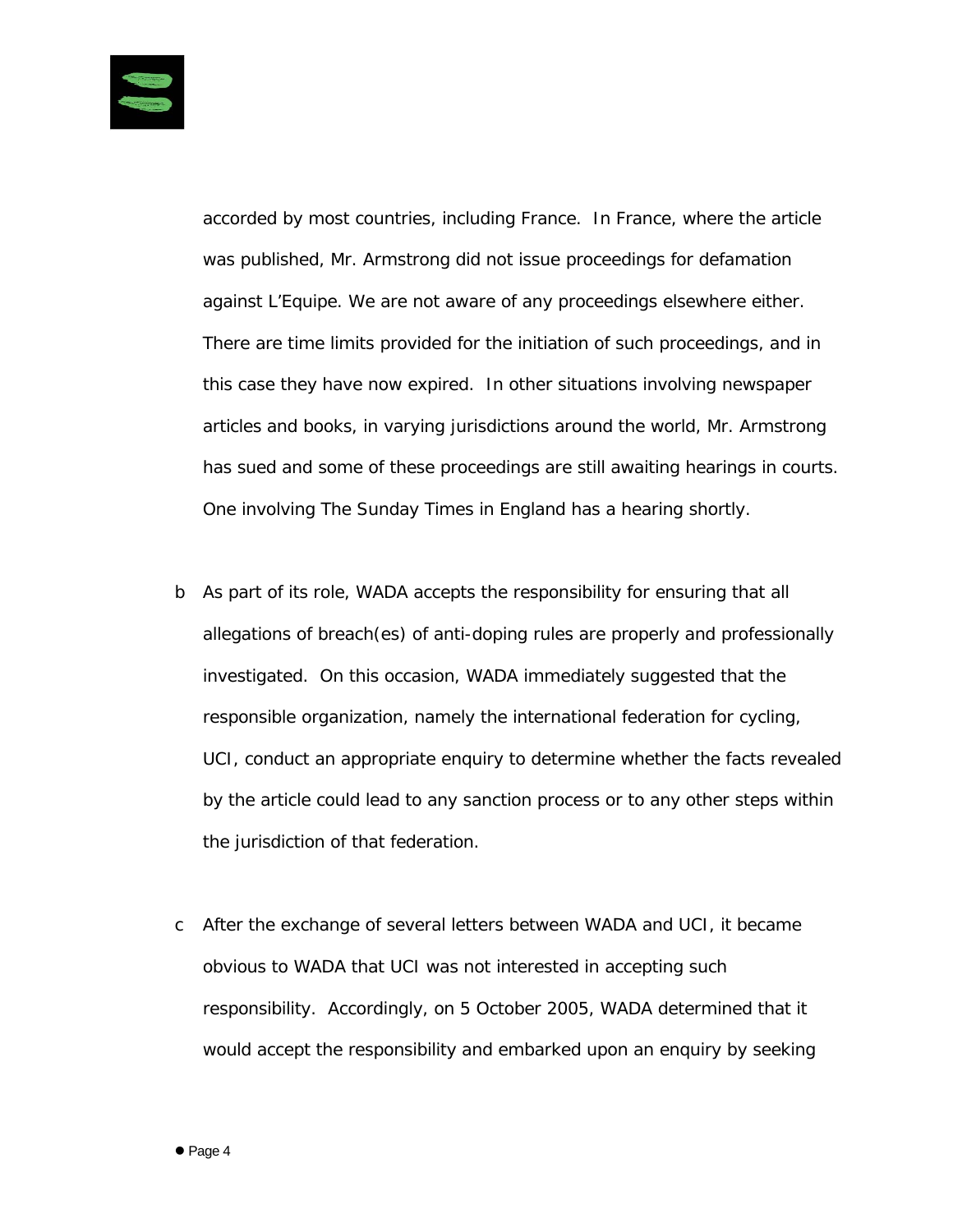

responses to questions issued by it from each of the interested parties, Mr. Armstrong, UCI, the French Ministry, and the French Laboratory as well as *L'Equipe*. Letters were sent to all on 5 October 2005.

- d After receiving this correspondence from WADA, on 6 October 2005, UCI announced that it would conduct an "independent" enquiry through the offices of a lawyer, Emile Vrijman.
- e UCI neglected, in making this announcement, to prepare and agree to terms of reference for this enquiry and to properly mandate Mr. Vrijman, pursuant to its rules, to carry out such an investigation. Accordingly, when Mr. Vrijman wrote to WADA on 6 October 2005, WADA replied, on 13 October 2005, seeking the terms of reference and seeking his legal mandate to carry out an investigation.
- f It was not until 24 November 2005 that WADA had any further correspondence in relation to this matter. On that day, WADA received a letter from UCI, not Mr. Vrijman, with the contents being its mandate to Mr. Vrijman and terms of reference, which seemingly had been issued on 15 November 2005. WADA replied to this correspondence from UCI on 15 December 2005.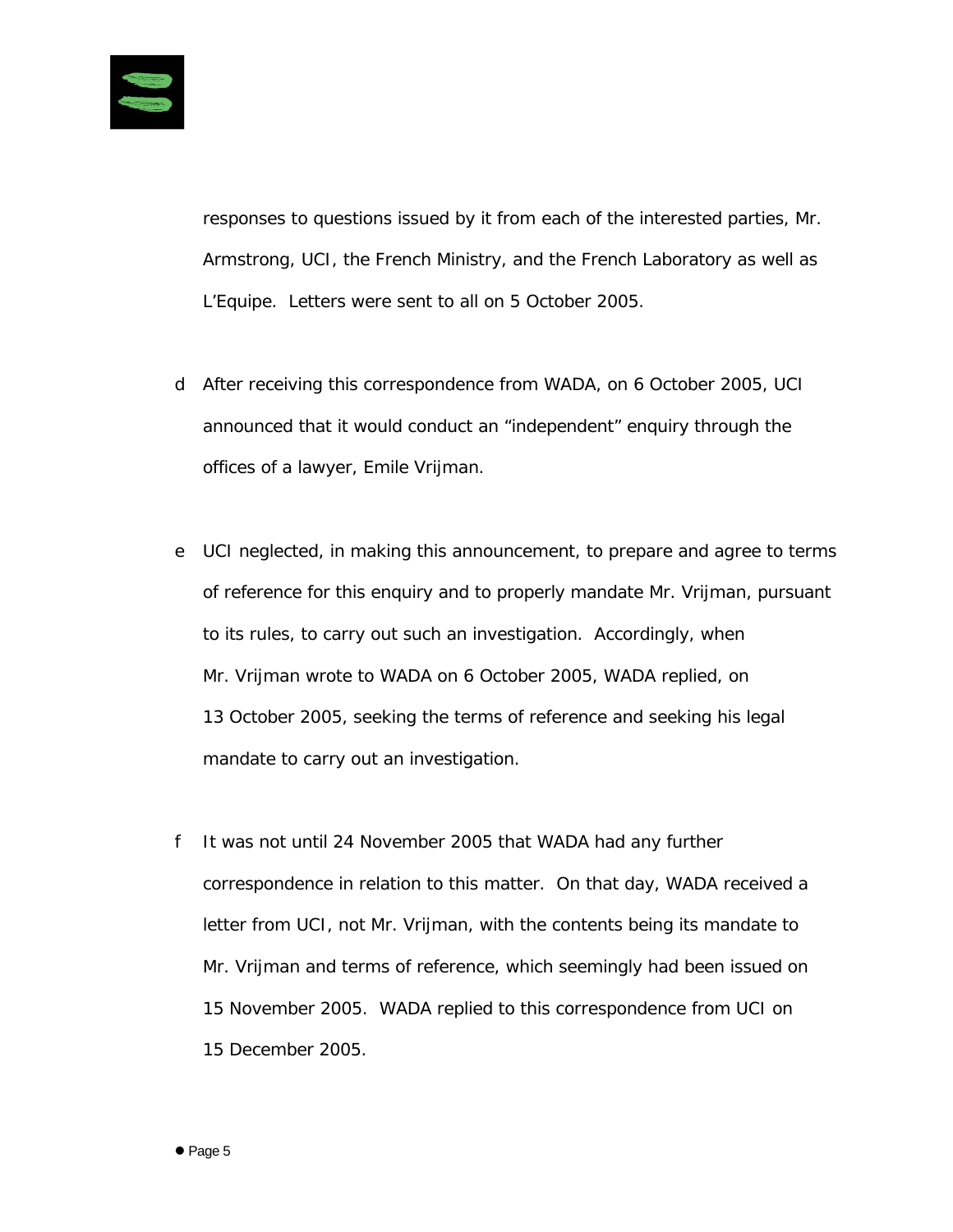

g Over the next months there was no approach made by Mr. Vrijman to WADA, nor any approach made by UCI. At the Winter Olympic Games in Torino, in February 2006, a pre-arranged meeting between the former President of UCI, Hein Verbruggen, and the President of WADA, Richard Pound, was convened under the auspices of the IOC President, Jacques Rogge. This meeting was convened as one of conciliation to ensure that any differences between the two Presidents could be resolved. At that meeting, Mr. Pound showed Mr. Verbruggen copies of 15 doping control forms relating to samples collected from Armstrong in the 1999 Tour de France. All 15 doping control forms had been released from UCI with the consent of Mr. Armstrong to the author of the article in *L'Equipe*. Mr. Verbruggen accepted these facts. Prior to this revelation, Mr. Verbruggen had denied publicly on many occasions that any doping control forms had been released by him, and that perhaps only one had been released by UCI. Consequently, UCI issued a statement indicating a member of its staff would be suspended for the releasing of this confidential information to a newspaper reporter. Dr. Mario Zorzoli was suspended immediately (but later reinstated in March 2006).

Also at this meeting, Mr. Verbruggen advised Mr. Pound that he had sighted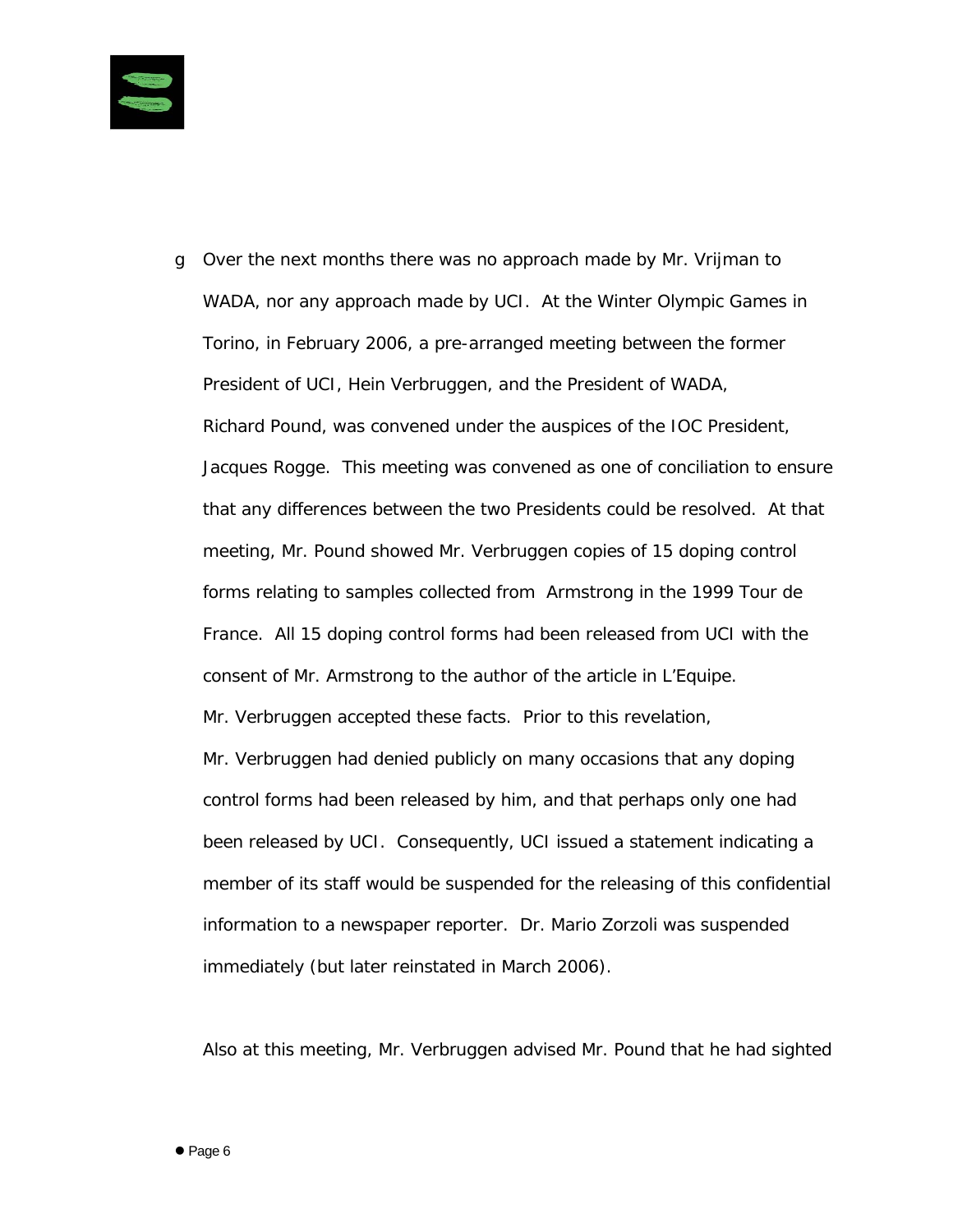

a draft report authored by Mr. Vrijman, in which WADA was severely criticized and the report would make extremely bad reading for the World Anti-Doping Agency. In response Mr. Pound advised Mr. Verbruggen that WADA had not yet been approached by Mr. Vrijman with any requests for information nor for interviews.

- h On 10 March 2006, Mr. Vrijman wrote to WADA. Mr. Vrijman wrote again on 15 March. These letters included a list of questions which Mr. Vrijman asked WADA to respond to. WADA responded in full to the list of questions.
- i WADA subsequently provided, through UCI, two boxes of materials which WADA felt would be of interest to Mr. Vrijman.
- j WADA heard no more from Mr. Vrijman. WADA received no request for any personal interview, nor any follow up to the responses to the questions that WADA had provided to Mr. Vrijman. WADA was not shown the report in draft form (although this was accorded to UCI, with at least two drafts being provided to the federation), nor was it asked to respond to allegations made against WADA within the report so that its comments would be fully and properly investigated and recorded. In most jurisdictions around the world,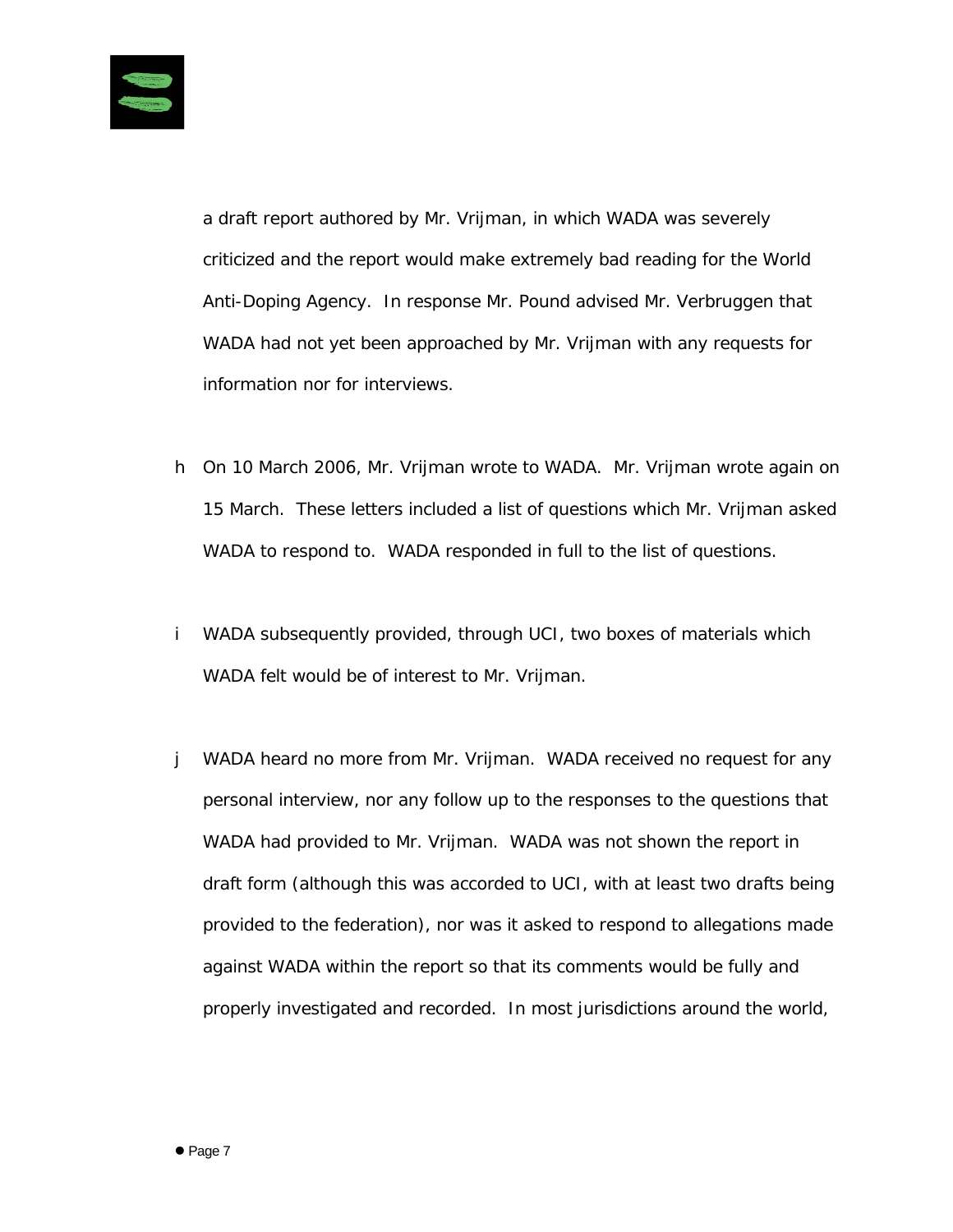

this blatant demonstration of bias and lack of proper and professional process is seen as a breach of natural justice.

- k This breach of natural justice is further exacerbated by Mr. Vrijman's allegations that WADA refused to participate in the inquiry. As noted above, WADA responded to all two of Mr. Vrijman's letters in a complete and timely manner and offered to provide additional information. WADA cannot be faulted for the inquirer's lack of follow up.
- l The report was published and personally announced by Mr. Vrijman, so that the media received copies prior to it even being delivered to UCI. WADA learned of this publication through the media.

## **Substance of report**

a The process used by the French Laboratory in conducting its research was not the process used for analysing samples for the purpose of sanctions. Mr. Vrijman, at all times, confuses this fundamental difference and seems to indicate that, in conducting research, the laboratory was required to carry it out in the same manner as for analysing samples for adverse analytical findings. This is not the case, and Mr. Vrijman, in directing himself to the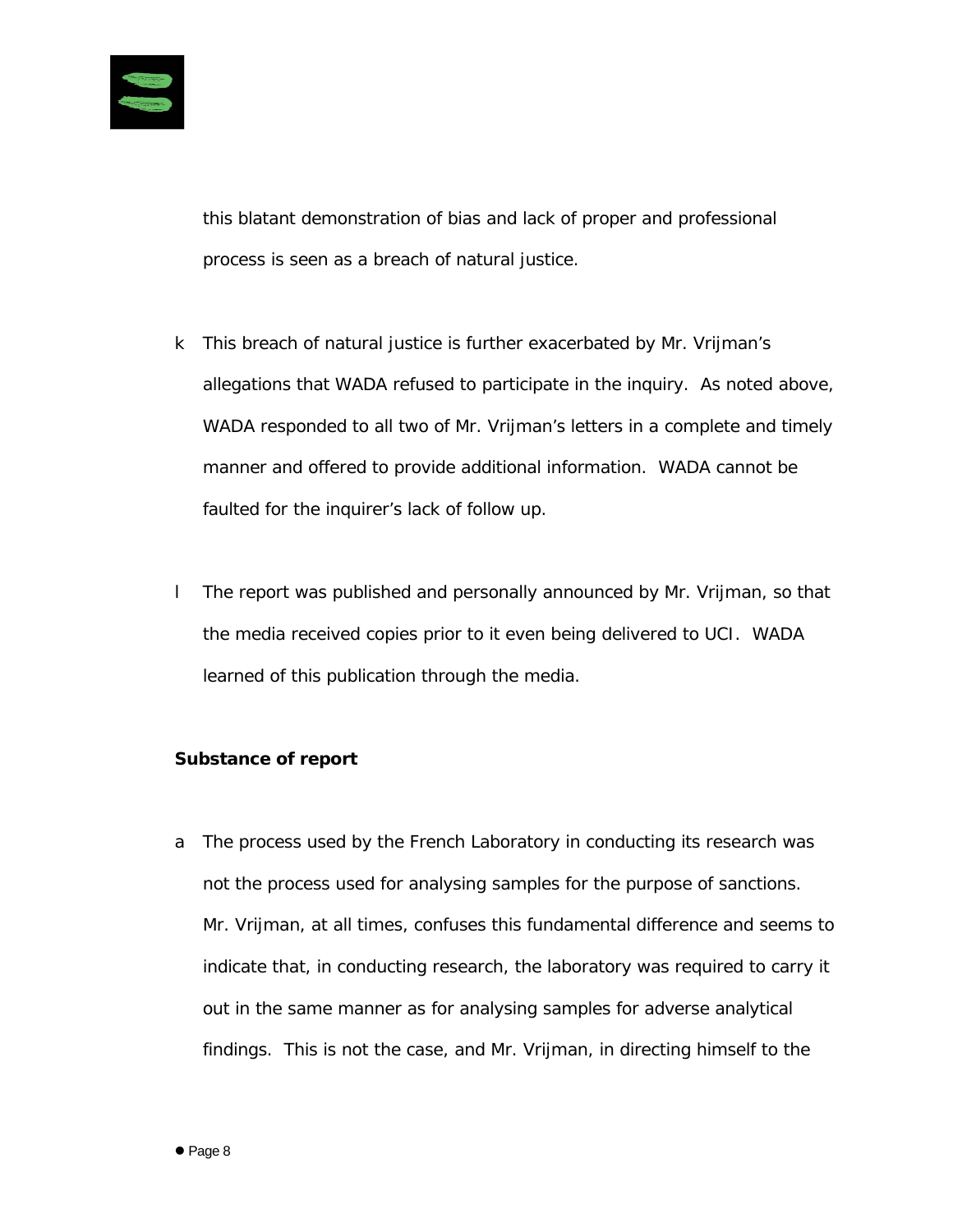

rules relating to samples collected for analysis rather than understanding the difference for research, has totally misdirected himself in his inquiry. This very basic error leads to ill-informed and incorrect outcomes. The laboratory has indicated publicly that it has no doubt whatsoever in the results of its analysis, and that no sample used for the research project was contaminated, manipulated or interfered with. There may be appropriately stored residue still available for DNA and other further analysis.

b Mr. Vrijman does not inquire at all into why Mr. Armstrong gave his consent, through his advisers, to UCI to provide 15 doping control forms to the *L'Equipe* reporter who was the author of the article published on 23 August. Mr. Vrijman does not likewise ask or inquire in any depth of UCI management and executives of why they sought Mr. Armstrong's consent, and why they authorized the release of the documents with some redactions in relation to medication. That failure indicates both a lack of professionalism and a distinct lack of impartiality in conducting a full review of all the facts. Indeed, despite Mr. Verbruggen's concession that all 15 forms came from UCI, Mr. Vrijman only suggests it may have been more than one. Why did he fail to review all the files, and interview the responsible personnel?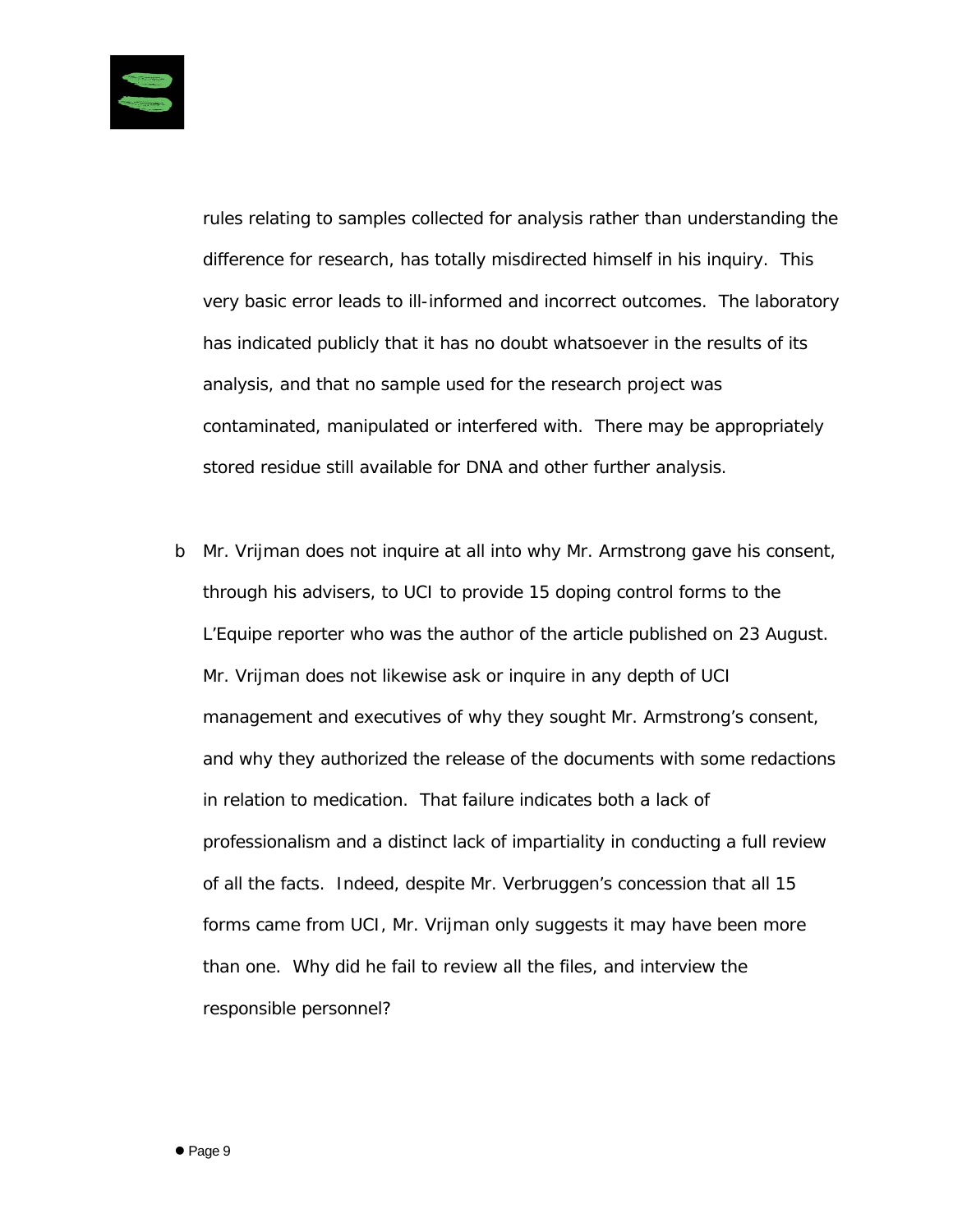

Mr. Vrijman suggests that the article would have been published by *L'Equipe* without these doping control forms, and therefore he did not need to enquire further into why, how, and when they were released. This is a serious factual and process deficiency, which cannot now be remedied in any fashion.

- c Mr. Vrijman forms views he calls conclusions, based on speculation and the threading together of comments made by various individuals to various journalists. He does not ask any of the individuals, whom he quotes, whether the quotes were accurate, truthful, or otherwise. He does not establish facts, as necessarily required by lawyers before reaching conclusions on the law.
- d As there are no proper factual conclusions, there can be no proper legal analysis. In this case, however, it is even worse. Mr. Vrijman fails to cite any rule or regulation, by number nor reference, where he can establish that his speculations show a breach. Without a breach of rule, there cannot be allegations of misbehaviour or wrongdoings. There have not been any.
- e Mr. Vrijman suggests that WADA was formed in 2003. As any expert in antidoping matters knows, WADA was formed in 1999. The Code, for which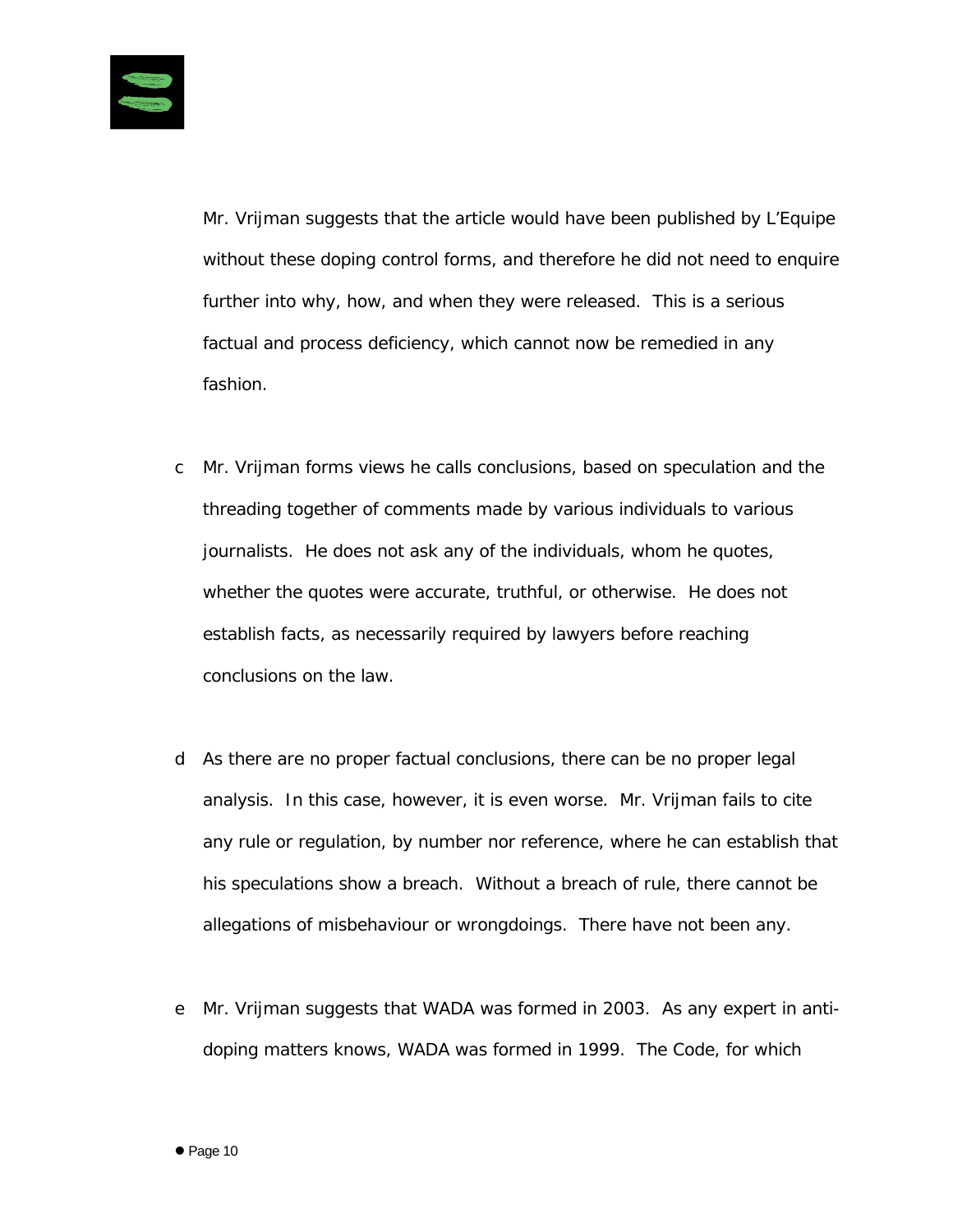

WADA is responsible, and its allied Standards, have been in place since 1 January 2004. The events at issue which led to the research occurred in 1999. Mr. Vrijman does not establish the rules and laws, which were fully in place at that time. He does not, therefore, establish the facts which lead to proper analysis of those rules, but he reaches conclusions which simply become farfetched and chooses rules which he hopes might be in place but does not specify nor determine when or how they are applicable.

f There was no pressure put on the laboratory by WADA. There was no leak from WADA. There has been no discussion of matters with the journalist prior to the publication of the article, and there has been no information given to the journalist which would lead to the identification of the individual, Mr. Armstrong. WADA condoned a research project carried out by the laboratory in an appropriate manner, and sought the results of such research as part of its mandate to continue the fight against doping in sport. Mr. Vrijman insists that WADA exercised inappropriate pressure on the French laboratory. WADA solely advised the laboratory it would be interested in the findings, and disclosed this in the response WADA gave to Mr. Vrijman's questions. There was no other action taken by WADA in relation to the publication of the results of the research.